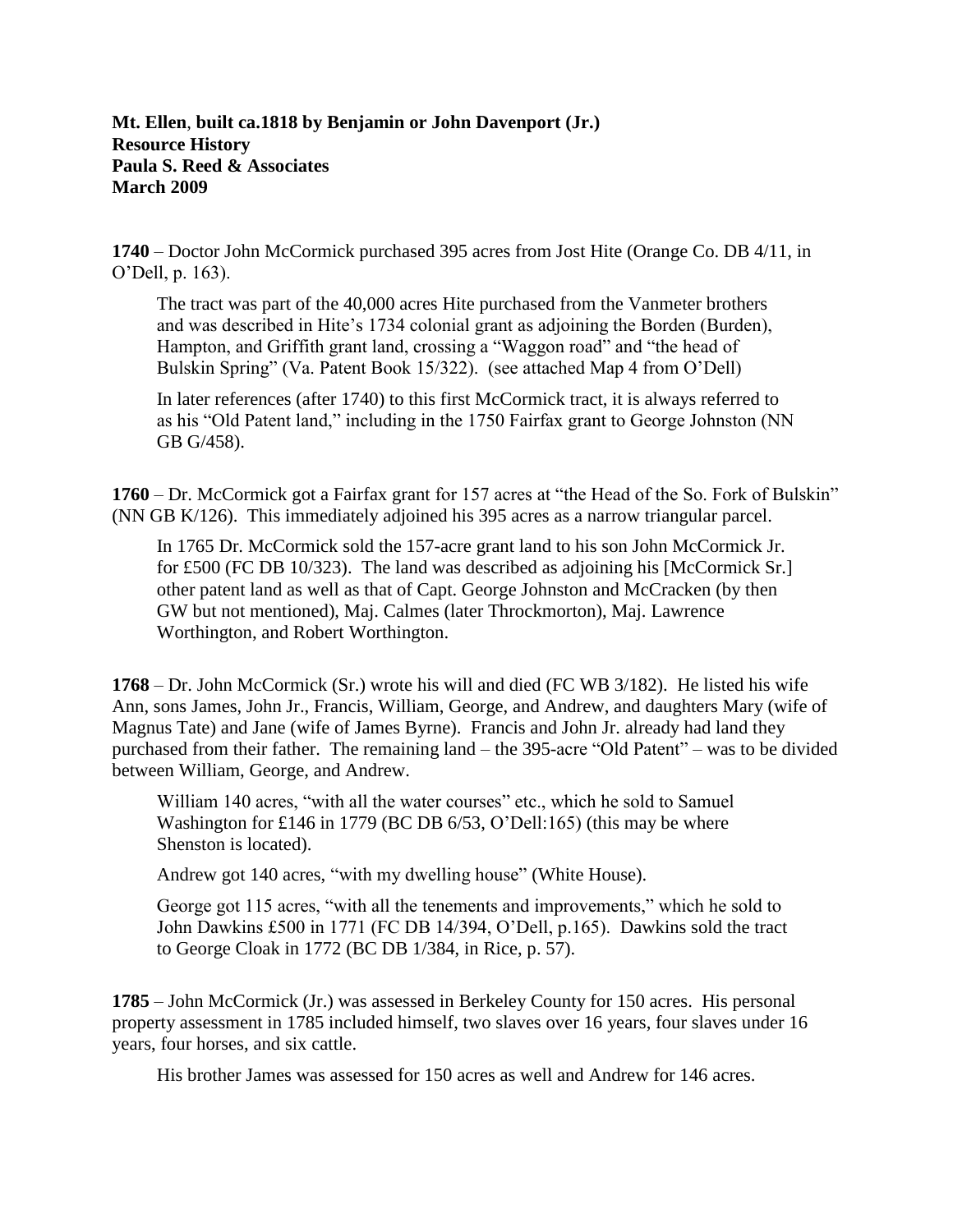George Cloke [sic] was assessed for 165 acres. George Cloak was assessed for personal property in 1784, including himself, three slaves, two horses, and six cattle. In 1785, Cloak was assessed for the horses and cattle but no slaves

**1787** – John McCormick (Jr.) sold his 150 acres, plus another parcel of 41 acres to John Davenport for £700 in 1787 (BC DB 7/244) – showing as 195 a. on Davenport's 1790 tax.

George Cloak sold his former George McCormick tract to John Davenport before 1790, showing as 114 a. on Davenport's 1790 tax (ref. in JC DB 3/283). This deed was apparently unrecorded but in 1792 a document was recorded to prove that Ailee Cloak, wife of George Cloak, could not travel to Berkeley County to be privately interviewed for the conveyance of the Cloak land to John Davenport. Several men were sent to her to confirm her agreement to the conveyance (BC DB 10/322).

Then in 1797, Jonathon Clarke, Philip Williams, and Andrew McKay, acting as commissioners for the sale of land owned by Robert Green, William Duff, and Robert McKay, "representatives of Jost Hite" in the Hite vs. Fairfax land dispute, recorded a deed to John Davenport for 9 acres for £45 (BC DB 13/363). This must have been some piece lost by surveyor's error as it was described as adjoining General Washington (formerly Capt. George Johnson), Bullskin Run, Maj. Calmes, and the heirs of John McCormick (which would have to place it down at the southern end of the 395-acre McCormick tract purchased from Hite in 1740). Since it never showed up separately in the tax record, it was probably part of the 115 acres that George McCormick inherited and sold to Dawkins, Dawkins to Cloak, and Cloak to Davenport.

**1798** – John Davenport was assessed on the Berkeley County House Tax for one house "near Bulskin" [sic] valued at \$157.50.

From 1790 to 1801, John Davenport was assessed for just the two tracts of land one 195 acres and the other 114 acres.

**1802** – John Davenport was assessed for his 195-acre and 114-acre tracts, and for a new tract of 358 acres. This would be the land purchased from John Bates to which Davenport soon moved (Locust Grove-Shirley House). In 1804, another parcel of 79 acres (adjoining the 358) was added to his assessment, purchased from Lawrence Washington.

The 1810 tax assessment noted from whom each of these tracts was purchased: 114 acre "of Cloke," 195 acres "of McCormick," 318 [sic] acres "of Bates," and 79 acres "of Washington."

**1810** – Benjamin Davenport (26-44), with a wife, two infant boys and five slaves, was listed as the head of a household separate from his father John. He was listed near Nathan Haines, Thomas West, John Lock, and Thomas Griggs in the Summit Point/Rock Hall area.

His father John Davenport was listed with his wife and other family members probably on his new farm (Locust Grove) near Smith Slaughter (Richwood Hall) and Harfield Timberlake (Shenston).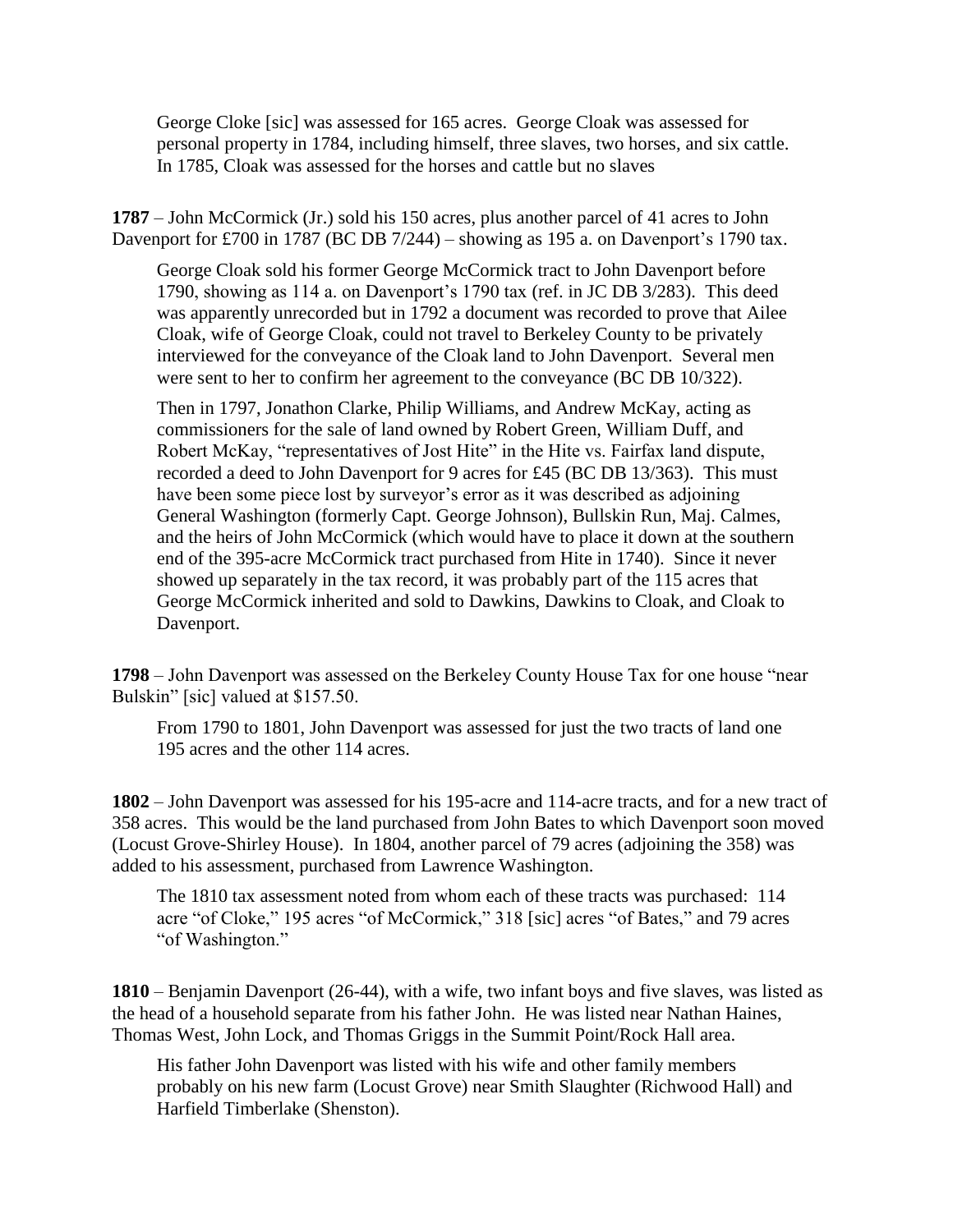In 1806, Benjamin Davenport purchased a 5-acre tract from Andrew McCormick described as adjoining the land John Davenport purchased from George Cloak (JC DB 3/283). Benjamin was assessed for the 5 acres beginning in 1806. By 1814, his father John had transferred the 114-acre and 195-acre tracts to Benjamin on the tax record, although no deed of conveyance was recorded. Judging by the census record it appears that Benjamin was living on the Mt. Ellen tract, in his father's old house, as early as 1810.

**1815** – John Davenport was deceased but his estate ("Adm.") was assessed for a house in Jefferson County valued at \$300 over the \$500 minimum (\$800 total), likely the Locust Grove house. Benjamin Davenport's house, likely an older log dwelling did not reach the minimum \$500 value and was therefore not listed on the 1815 special house tax.

**1816** – The Chancery Court divided John Davenport's estate, a suit brought by Benjamin Davenport, probably to protect his land given to him by his father before his death from any dower reservation. Benjamin was given his 186 acres "purchased of his father" as well as the 53 acres of Lot No. 8 (Platt No. 2) (JC DB 10/110; see attached plat).

Lot 7, the 53 acres on which Mt. Ellen was eventually constructed, was given to John (Jr.). Adjoining to the north was a 38-acre dower lot and Lot 6, 53 acres, was given to Rebecca Davenport. In all, there were 393 acres covered by Platt No. 2 of the John Davenport (Sr.) estate.

In 1818, Benjamin purchased Rebecca's lot (JC DB 10/405) and John's lot. John Davenport (Jr.) and his wife Martha were living in Frederick Co. Virginia by 1818. **They sold 53-acre Lot No. 7 to Benjamin for \$1,555 (JC DB 10/293).**

## **1820** – **Benjamin Davenport, whose 380 acres adjoining John Lock (White House) included his 186 acres purchased from his father, plus the remaining acreage purchased from Rebecca and John, was assessed for a building value of \$2,500.**

I am speculating that Benjamin likely built the Mt. Ellen house prior to his purchase of the 53-acre tract from his brother John (who lived in Frederick County by 1818), perhaps with the financial help of John given the relatively high sale price of the small parcel in 1818. Clearly by 1820 the house was there.

In 1823, Benjamin sold a 1-acre lot to the trustees of the Methodist Episcopal (Methodist) trustees, Michael Smith, James Grantham, Christian Allemong, John Allemong, and Richard Hardesty (JC DB 12/330).

**1837** – Benjamin Davenport was listed as deceased on the 1830 tax record. He left no will and his administrator, Braxton Davenport, apparently had not settled the estate as late as 1837 when he was replaced by Robert Worthington. Heirs listed included John, Samuel, Eliza J., Ellen H., Elizabeth S. (widow), and Margaret S. (infant) (JC WB 9/193).

In 1838 the Chancery Court ordered the sale of the property. In 1839 the conveyance to Levi Cain was recorded for \$17,628.39. The property included 375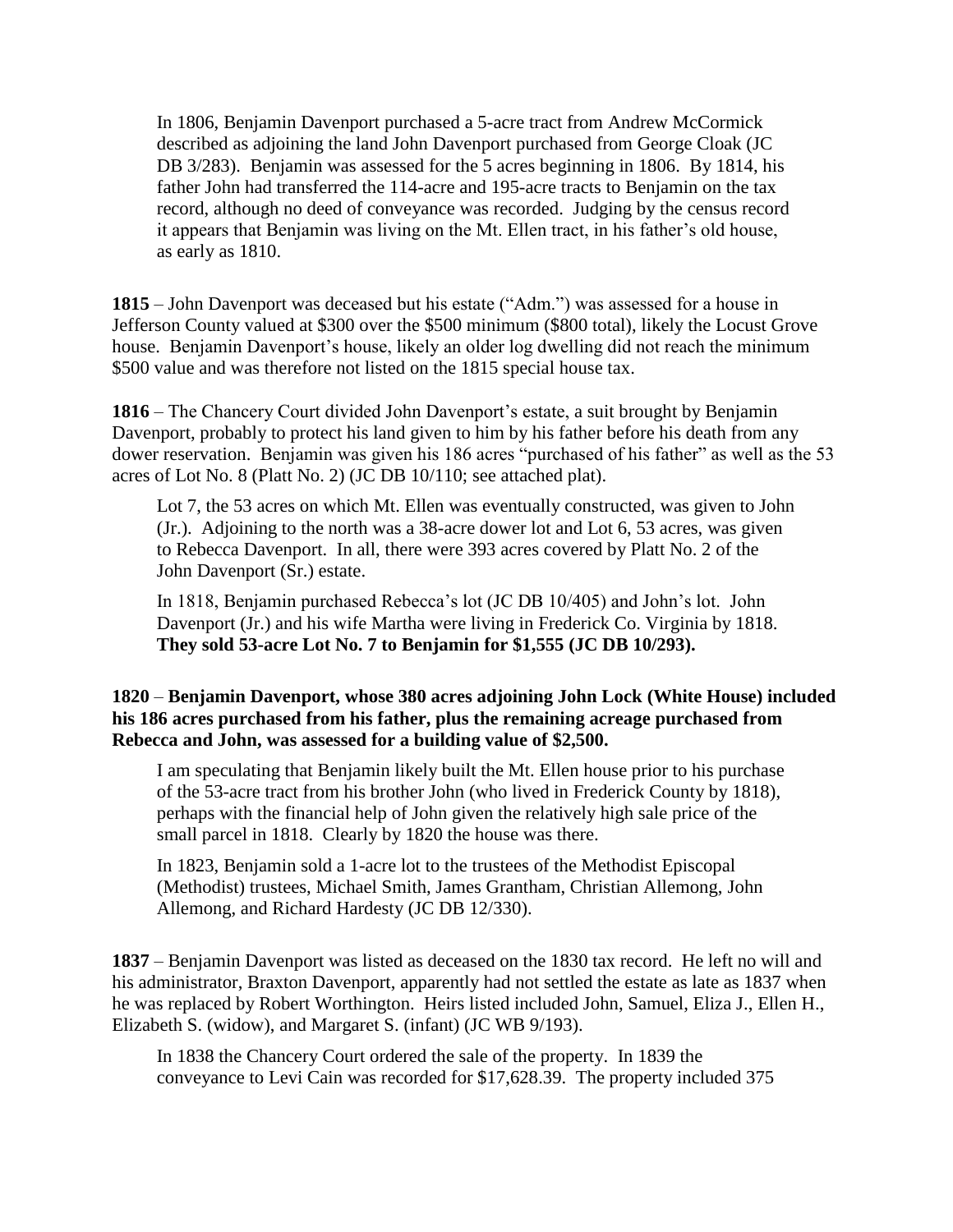acres plus 1 ¼ acre purchased by Davenport from W.W. Throckmorton in 1826 (JC DB 23/543).

In 1841, Cain sold two parcels. One was 73 acres to Jonathon Frazier, the southern parcel of the Frazier farm on the 1852 map (DB 25/1). The other tract was 98 acres, "part of the land on which Levi Cain resides," sold to W.W. Throckmorton (DB 25/17). On the 1841 land tax this tract had no building value, however the building value on Cain's remaining 204 acres (Mt. Ellen) fell to \$1,500 in 1841 (from \$2,500 in 1839 under Benj. Davenport heirs).

**1842** – The sale price on the deed from Levi Cain to David Howell of \$10,000 for the remaining 202 acres (altered by resurvey) also indicates that at least valuable land, if not valuable buildings, went with the sale of the two parcels in 1841 (JC DB 26/119).

**1848** – Thomas West, soon to be the son-in-law of David Howell, purchased the Mt. Ellen farm for \$10,250 (JC DB 29/426). It was 216 acres, including an 11-acre parcel purchased from neighbor Joseph Morrow on the White House farm, a 2-acre lot from the same, and a 1-acre "water lot," and excluding 1 acre sold to the Winchester & Potomac Rail Road.

In 1852, Thomas West married Caroline Howell (Jefferson Co. Marriages, JC Courthouse).

In 1854, Thomas West's tax assessment listed 208 acres adjoining Summit Point with an \$1,800 building value and the notation that 11  $\frac{1}{4}$  acres had been transferred to Joseph Morrow. West was also assessed for 9  $\frac{3}{4}$  acres "from Joseph Morrow" (part of White House) without building value, and 17 ½ acres "from Elisha Lock hrs" (part of White House), also with no building value.

**1857** – Thomas West was deceased. His executor Lewis Fry sold the 214-acre Mt. Ellen farm, along with a 17-acre parcel, to James Grantham for \$13,103.13 (JC DB 36/416).

This purchase began the more than 100-year ownership of the farm by the Grantham family.

James Grantham, of Tudor Hall near Smithfield/Middleway, wrote his will beginning about 1844 but with each purchase of another farm he added a codicil indicating which heir should get that farm. In 1844 he purchased his brother William's farm (I think that is called Fair View but not the one we looked at); in 1851 he purchased the "Sinclair farm"; and in 1857 he added a codicil after the purchase of the "West farm." This instructed that the West farm should be devised to his daughter Eliza C. (Grantham) LaRue, wife of William A. LaRue. James Grantham's will was finalized on the Tudor Hall farm in March 1861, shortly before he died.

Eliza C. Grantham was 23 in 1860 and probably not yet married. In 1870, William A. and Eliza C. Larue were listed on the census in Clark County, Long Marsh Twp, living on a farm they apparently did not own (possibly his family? William was living on his father John's farm in Clark Co. in 1860). Their oldest child Eliza C. was six years old, Fidelia was three, and there was an unnamed infant.